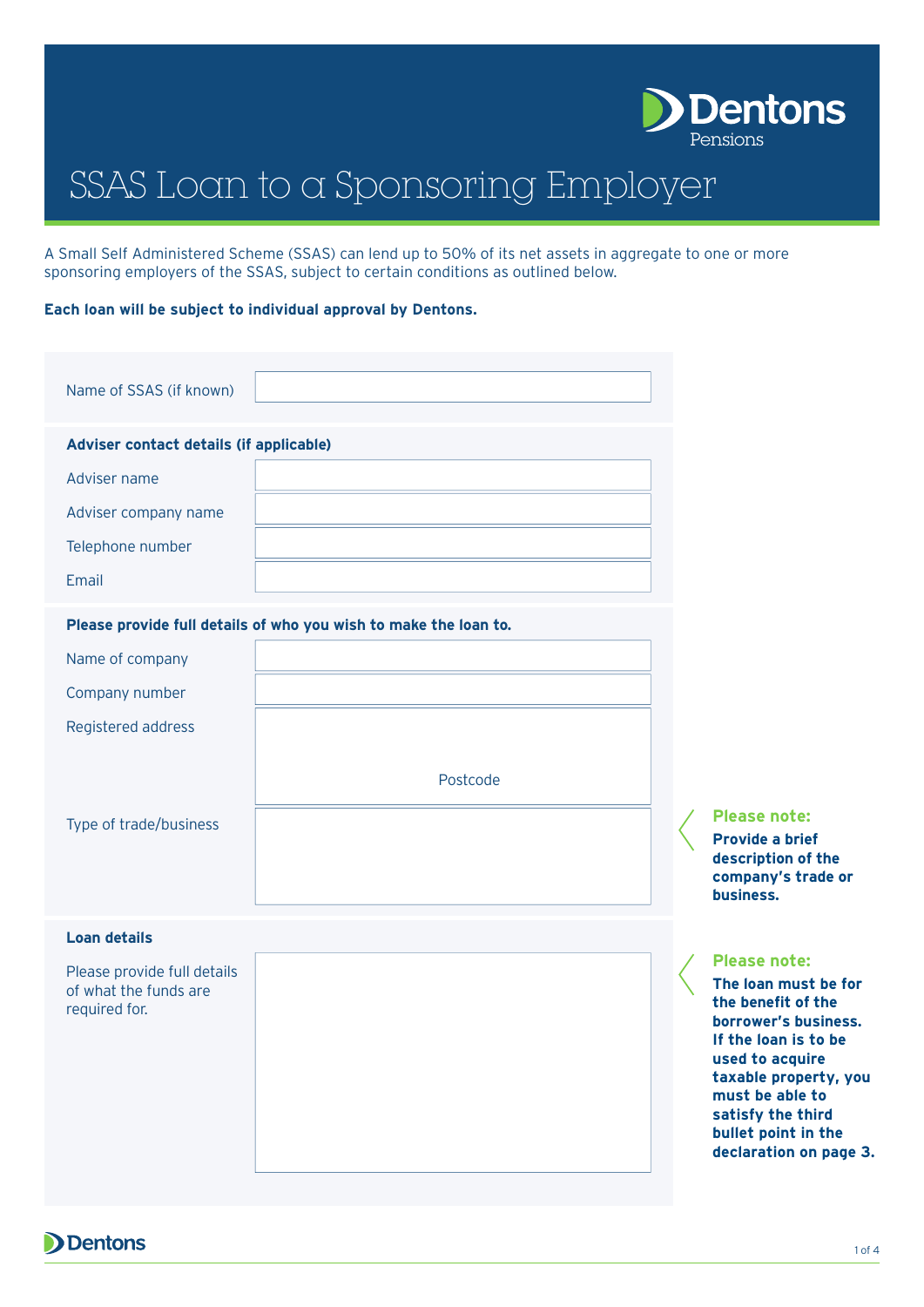| <b>Conditions of loan</b>                                                                                                                                                                                     |                                                                                                                                                                                                                                                                     |       |  | <b>Please note:</b>                                                                                                                  |
|---------------------------------------------------------------------------------------------------------------------------------------------------------------------------------------------------------------|---------------------------------------------------------------------------------------------------------------------------------------------------------------------------------------------------------------------------------------------------------------------|-------|--|--------------------------------------------------------------------------------------------------------------------------------------|
| Total value of SSAS funds                                                                                                                                                                                     | £                                                                                                                                                                                                                                                                   |       |  | <b>Loans to sponsoring</b>                                                                                                           |
| Please list the individual<br>assets and their values                                                                                                                                                         |                                                                                                                                                                                                                                                                     |       |  | employers are<br>restricted to 50% of<br>the net asset value of<br>the SSAS, and can't<br>exceed 70% of the<br>value of the property |
| <b>Amount of loan</b>                                                                                                                                                                                         | £                                                                                                                                                                                                                                                                   |       |  | used as security less<br>any existing loans to                                                                                       |
| <b>Term of loan</b>                                                                                                                                                                                           |                                                                                                                                                                                                                                                                     | Years |  | sponsoring employers.                                                                                                                |
|                                                                                                                                                                                                               | The maximum term allowed is 5 years from the date the loan is advanced. The total<br>amount owing, including interest, must be repaid by the loan repayment date.                                                                                                   |       |  |                                                                                                                                      |
| <b>Capital and interest</b><br>repayment terms                                                                                                                                                                | Monthly<br>Quarterly                                                                                                                                                                                                                                                |       |  |                                                                                                                                      |
| amount in a loan year may give rise to a tax penalty.                                                                                                                                                         | The loan must be repaid in equal installments of capital and interest in each loan<br>year on a monthly or quarterly basis throughout the term. Failure to pay the required                                                                                         |       |  |                                                                                                                                      |
| <b>Fixed interest rate</b>                                                                                                                                                                                    | $\frac{0}{0}$                                                                                                                                                                                                                                                       |       |  |                                                                                                                                      |
|                                                                                                                                                                                                               | The minimum interest rate a scheme may charge is calculated at 1% above the average<br>of the base lending rate of six leading high street banks. Higher rates may be charged<br>but only if the terms applied mirror a commercial loan offer and can be evidenced. |       |  |                                                                                                                                      |
| <b>Security</b>                                                                                                                                                                                               |                                                                                                                                                                                                                                                                     |       |  |                                                                                                                                      |
| Please provide details of<br>the security to be given.                                                                                                                                                        |                                                                                                                                                                                                                                                                     |       |  |                                                                                                                                      |
| <b>Current valuation of</b><br>the property                                                                                                                                                                   | £                                                                                                                                                                                                                                                                   |       |  | <b>Please note:</b><br>We will require a                                                                                             |
| The main acceptable form of security is commercial property, and must be secured by a<br>this loan and all existing loans to sponsoring employers must not exceed 70% of the<br>market value of the security. | first charge of at least the equivalent value to the loan plus interest. The asset used as<br>security need not be owned by the borrower. In addition to this HMRC requirement,                                                                                     |       |  | formal valuation of<br>the property by a<br><b>Royal Institution of</b><br><b>Chartered Surveyors'</b><br><b>Registered Valuer,</b>  |
| eg legal charge and loan agreement.                                                                                                                                                                           | Details of the solicitor who will be producing the appropriate documentation                                                                                                                                                                                        |       |  | dated within the last<br>three months.                                                                                               |
| Solicitor contact name                                                                                                                                                                                        |                                                                                                                                                                                                                                                                     |       |  |                                                                                                                                      |
| Solicitor company name                                                                                                                                                                                        |                                                                                                                                                                                                                                                                     |       |  |                                                                                                                                      |
| Solicitor address                                                                                                                                                                                             |                                                                                                                                                                                                                                                                     |       |  |                                                                                                                                      |
| Solicitor company<br>telephone                                                                                                                                                                                |                                                                                                                                                                                                                                                                     |       |  |                                                                                                                                      |
| Contact email address                                                                                                                                                                                         |                                                                                                                                                                                                                                                                     |       |  |                                                                                                                                      |
|                                                                                                                                                                                                               |                                                                                                                                                                                                                                                                     |       |  |                                                                                                                                      |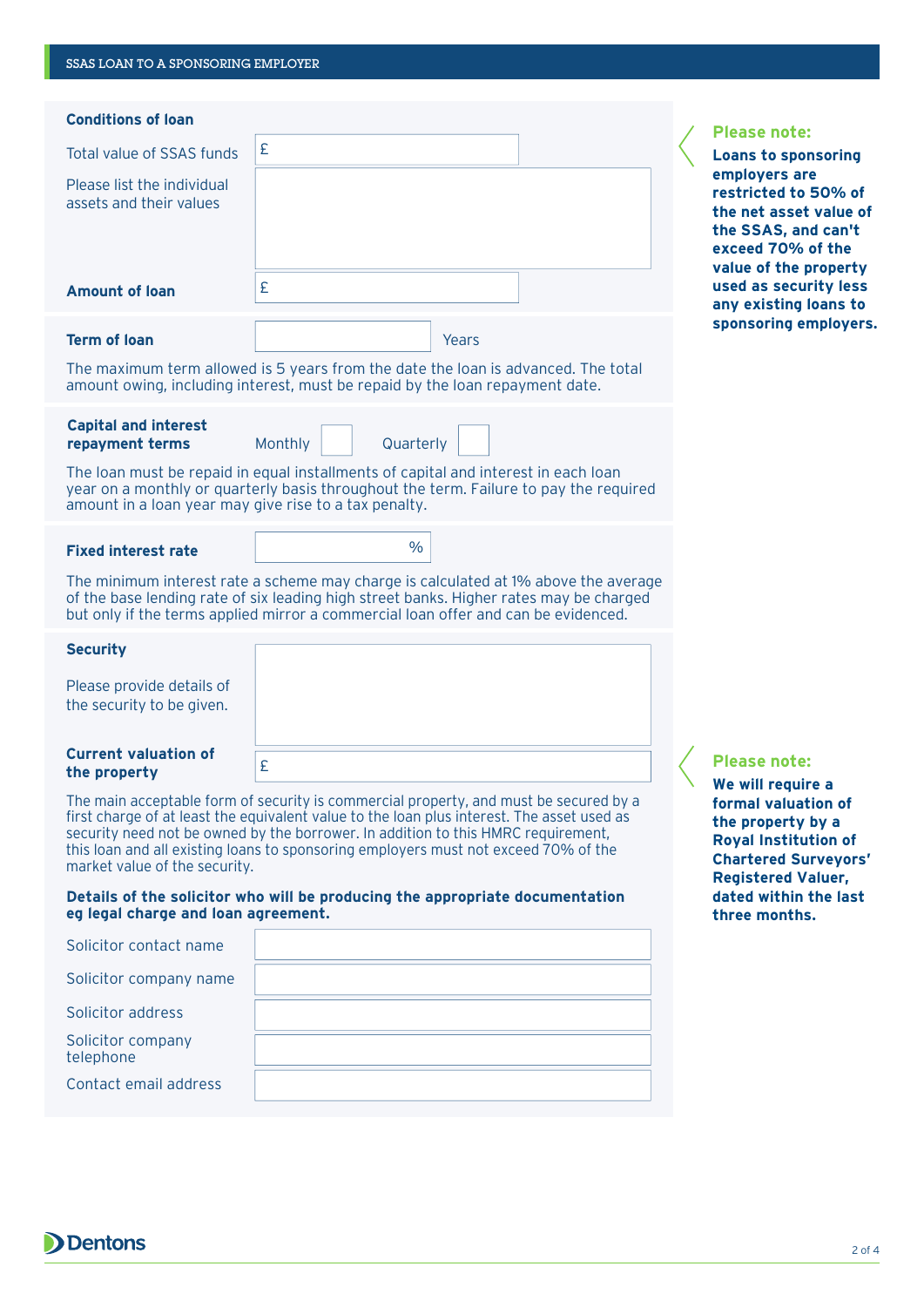# **Declaration**

I confirm as both a Member and a Trustee that:

- **>** I/We have provided all relevant information and it is true and correct to the best of my/our knowledge.
- **>** I/We understand the risks of lending from my/our SSAS.
- **>** I/We understand that if the loan from the SSAS is used to acquire taxable property such property is to be used only for the purposes of the borrower's trade, profession or vocation or for the purposes of the borrower's administration or management, and after it has been acquired, the property cannot be occupied or used personally by a SSAS member or a connected person.
- **>** I/We understand that Dentons cannot comment on the appropriateness of the loan as an investment for the SSAS.
- **>** I/We understand that the proposed property offered for security is subject to individual approval by Dentons and that the solicitor, accountant and lending fees can be settled by the SSAS. Where the acceptable security is residential property, the borrower must bear all the costs of setting up the loan.
- **>** I/We understand that Dentons recommend that I/we take financial advice before undertaking this loan. I/We confirm that (please delete as appropriate) I/we have taken financial advice / I/ we have not taken financial advice.
- **>** I/We understand the penalties for breaching the terms of the loan agreement are severe. Where this applies the loan may be treated as an unauthorised payment and may give rise to tax penalties on the sponsoring employer and the SSAS trustees as 'scheme administrator'.
- **>** Should a tax charge apply to the SSAS trustees, this will be payable from my/our SSAS funds or I/we could become personally liable for any shortfall.

| Trustee name 1    | Date (DD/MM/YYYY) |
|-------------------|-------------------|
|                   |                   |
| Trustee signature |                   |
|                   |                   |
| Trustee name 2    | Date (DD/MM/YYYY) |
|                   |                   |
| Trustee signature |                   |
|                   |                   |
|                   |                   |
| Trustee name 3    | Date (DD/MM/YYYY) |
|                   |                   |
| Trustee signature |                   |
|                   |                   |
| Trustee name 4    | Date (DD/MM/YYYY) |
|                   |                   |
| Trustee signature |                   |
|                   |                   |